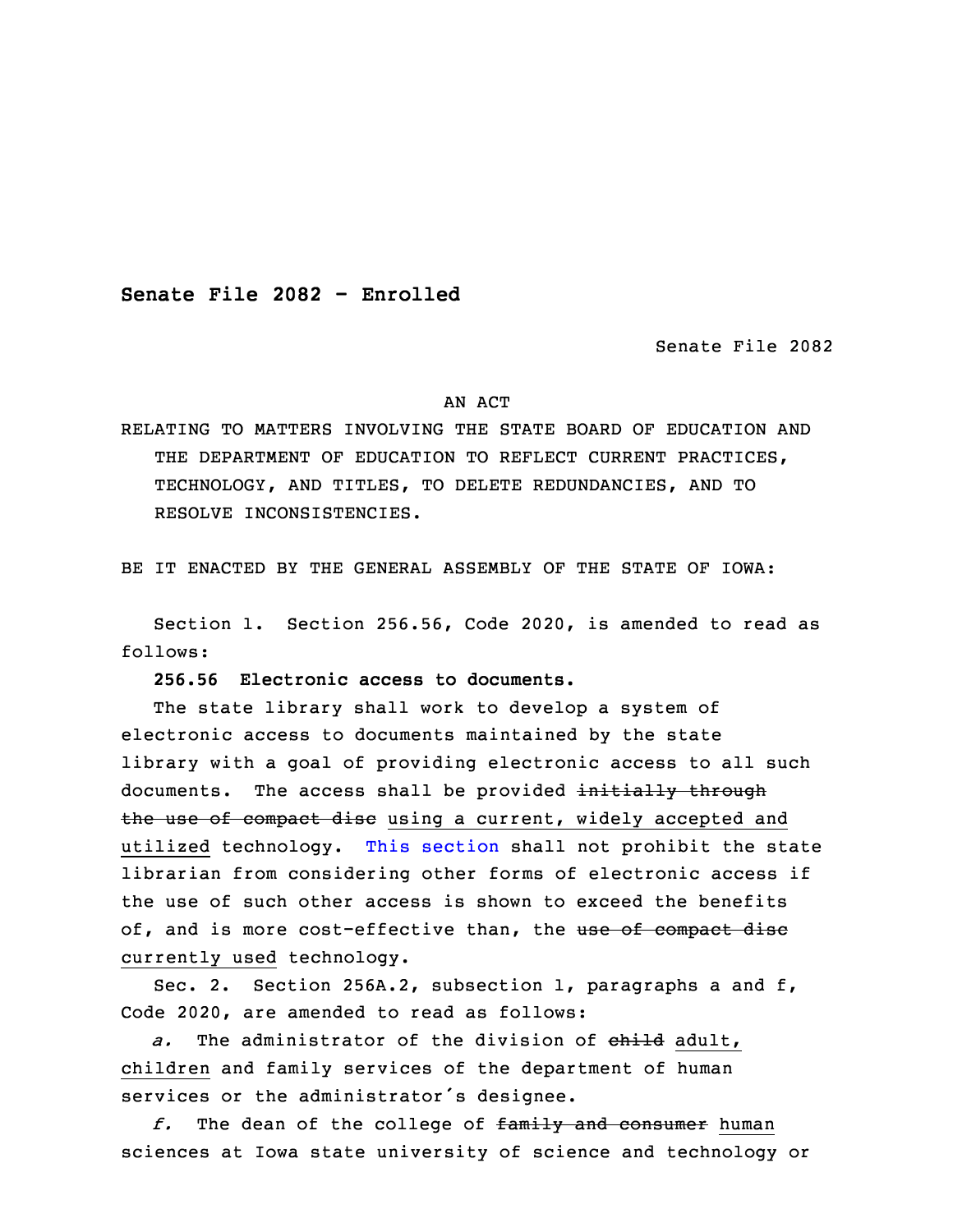the dean's designee.

 Sec. 3. Section 257.6, subsection 1, paragraph a,  $subparagn (3)$ , Code 2020, is amended to read as follows:

 (3) Shared-time and part-time pupils of school age enrolled in public schools within the district, irrespective of the districts in which the pupils reside, in the proportion that the time for which they are enrolled or receive instruction for the school year is to the time that full-time pupils carrying a normal course schedule, at the same grade level, in the same school district, for the same school year, are enrolled and receive instruction. Tuition charges to the parent or quardian of a shared-time or part-time nonresident pupil shall be reduced by the amount of any increased state aid received by the district by the counting of the pupil. This subparagraph applies to pupils enrolled in grades nine through twelve under section 299A.8 and to pupils from accredited nonpublic schools accessing classes or services on the accredited nonpublic school premises under section 256.12 or on the school district site, but excludes accredited nonpublic school pupils receiving classes or services funded entirely by federal grants or allocations.

Sec. 4. Section 279.42, Code 2020, is amended to read as follows:

9 **279.42 Gifts to schools.**

The board of directors of a school district that receives funds through <sup>a</sup> gift, devise, or bequest shall deposit the funds in a trust fund, permanent fund, or agency custodial fund and shall use the funds in accordance with the terms of the gift, devise, or bequest.

Sec. 5. Section 282.18, subsection 8, Code 2020, is amended to read as follows:

8. *a.* If a request filed under this [section](https://www.legis.iowa.gov/docs/code/2020/282.18.pdf) is for a child requiring special education under [chapter](https://www.legis.iowa.gov/docs/code/2020/256B.pdf) 256B, the request to transfer to the other district shall only be granted if the following conditions are met:

 (1) The receiving district maintains <sup>a</sup> special education instructional program which is appropriate to meet the child's educational needs and the enrollment of the child in the receiving district's program would not cause the size of the